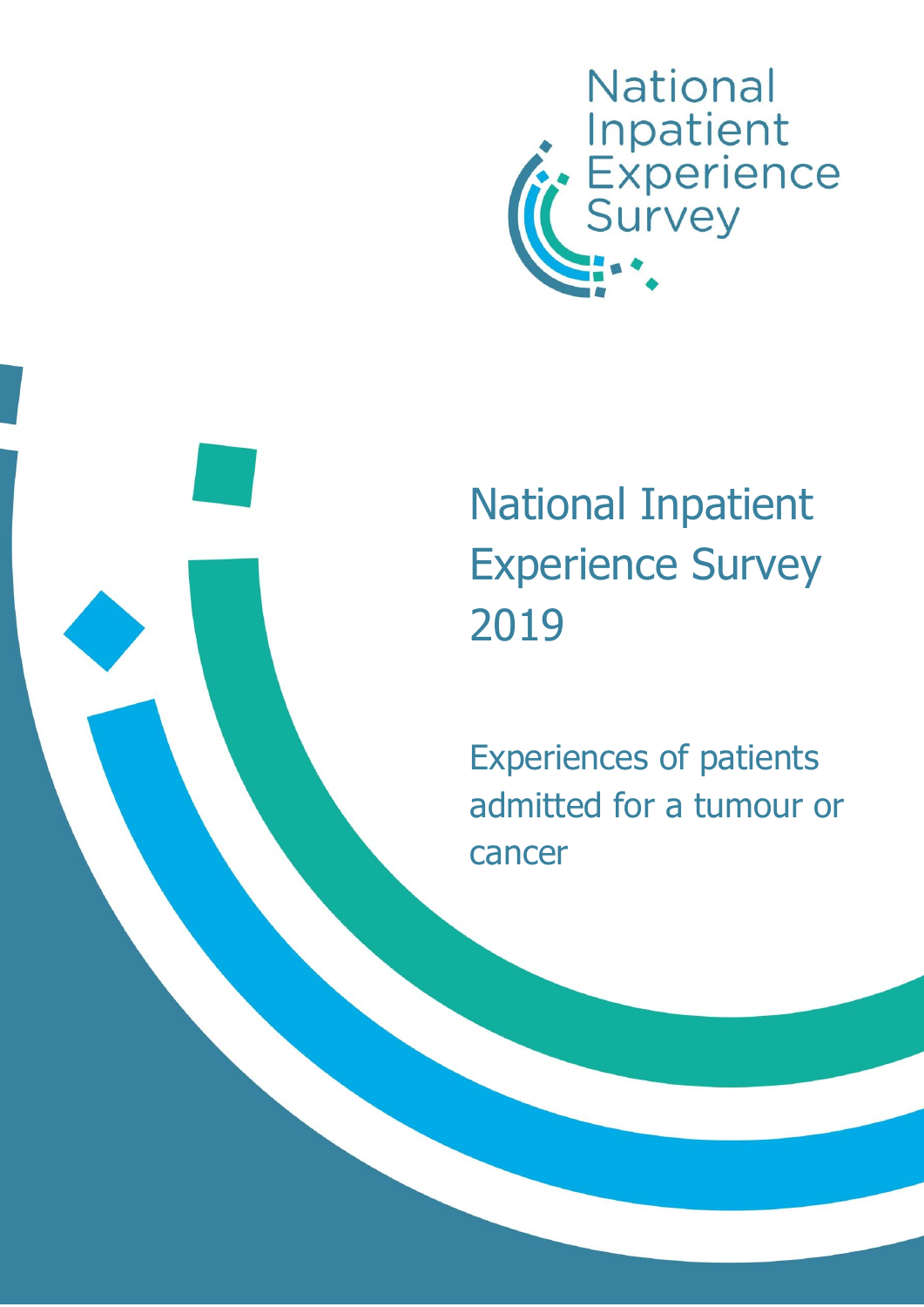# **Content**

| What were the main findings for patients admitted for a tumour or cancer? 4  |
|------------------------------------------------------------------------------|
|                                                                              |
|                                                                              |
|                                                                              |
|                                                                              |
|                                                                              |
|                                                                              |
|                                                                              |
|                                                                              |
|                                                                              |
|                                                                              |
|                                                                              |
|                                                                              |
| What were the experiences of patients admitted for a tumour or cancer in May |
|                                                                              |
|                                                                              |
| How do we calculate differences between patient groups? 18                   |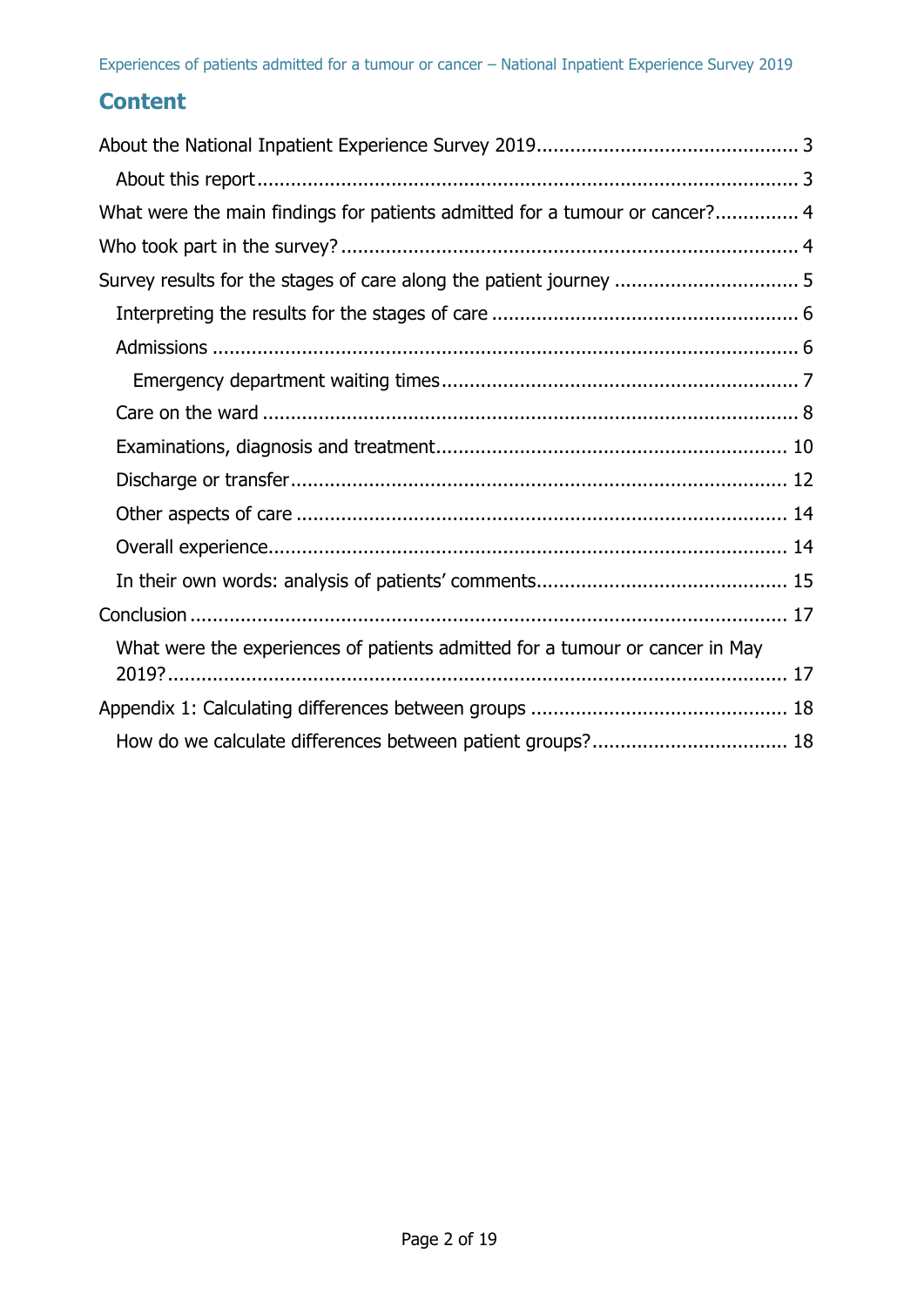# <span id="page-2-0"></span>**About the National Inpatient Experience Survey 2019**

The National Inpatient Experience Survey is a nationwide survey that offers patients the opportunity to describe their experiences of public acute healthcare in Ireland. The survey is a partnership between the Health Information and Quality Authority (HIQA), the Health Service Executive (HSE) and the Department of Health. The survey was conducted for the first time in 2017 and repeated in 2018 and 2019.

The aim of the survey is to find out about patients' experiences in public acute hospitals and to use their feedback to identify areas of good experience, and areas needing improvement. The HSE responded to the 2017 and 2018 survey results by producing detailed quality improvement plans at national, hospital group and hospital levels. The implementation of these plans is coordinated by an oversight group, and a wide range of initiatives have already been introduced across Ireland's public acute hospitals. Some examples of these initiatives can be seen at [www.yourexperience.ie/inpatient/hospital-initiatives/.](http://www.yourexperience.ie/inpatient/hospital-initiatives/)

Nationally, 26,897 people were invited to participate in the third National Inpatient Experience Survey. In total, 12,343 completed the survey, resulting in a response rate of 46%.

# <span id="page-2-1"></span>**About this report**

This report focuses on the experiences of the 1,100 participants in the National Inpatient Experience Survey 2019 who stated that the main reason for their stay in hospital was a tumour or cancer. Throughout this report, the experiences of patients admitted for a tumour or cancer will be compared to those of patients admitted for all other reasons.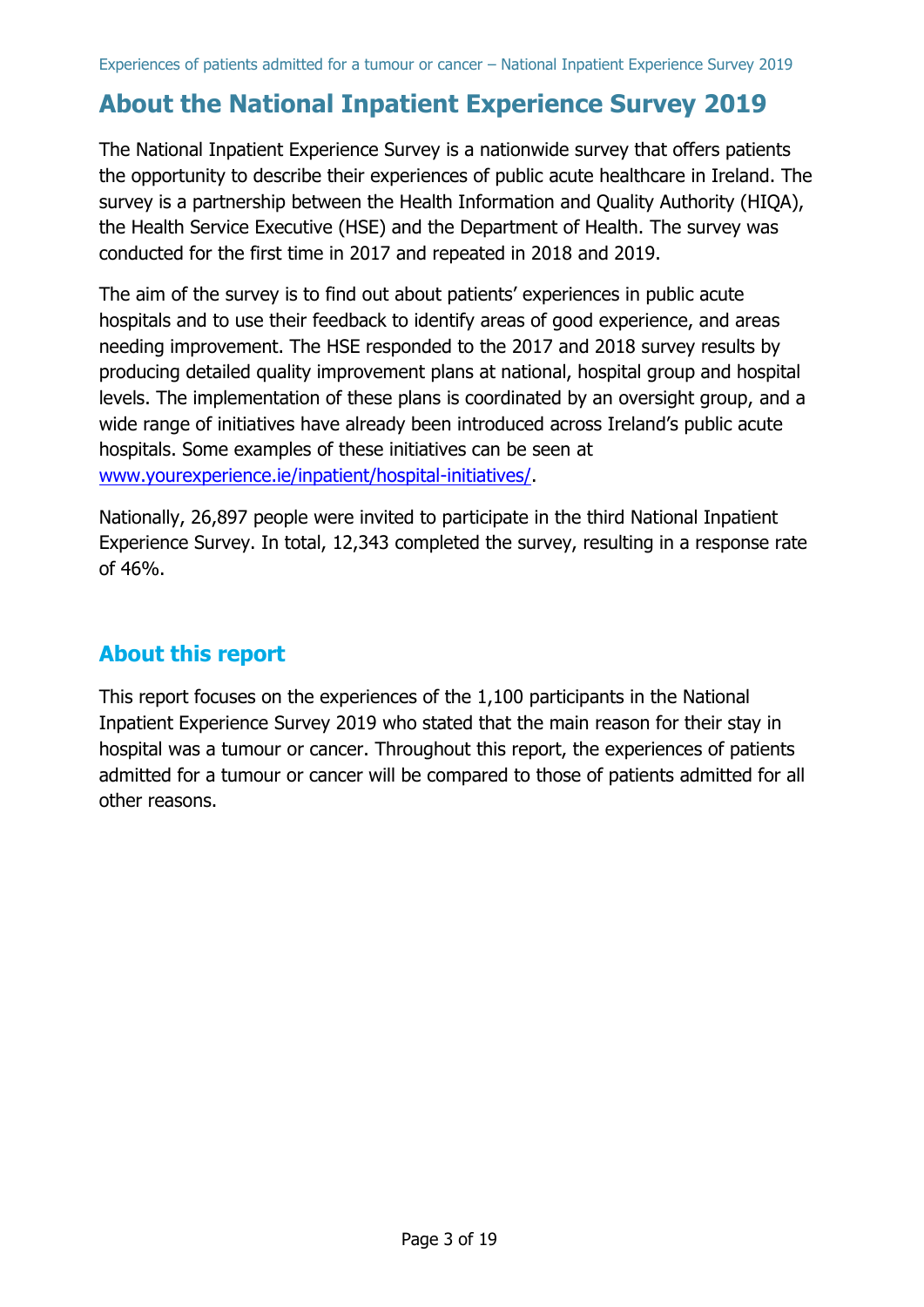# <span id="page-3-0"></span>**What were the main findings for patients admitted for a tumour or cancer?**

All participants were asked to specify the main reason for their recent stay in hospital. In total, 1,100 patients whose main reason for attending hospital was a tumour or cancer diagnosis or treatment took part in the survey. The majority of patients who were admitted for a tumour or cancer reported positive experiences in hospital, with 88% saying they had a good or very good overall experience, compared with 84% of patients admitted for other reasons. Patients admitted for a tumour or cancer rated their experience of the admissions stage of care as similar to patients admitted for other reasons, but gave more positive ratings for care on the ward, examinations, diagnosis and treatment, and discharge or transfer than patients admitted for other reasons. Patients admitted for a tumour or cancer gave similar or more positive ratings for all questions on the survey compared to patients admitted for other reasons, with the exception of hospital food which was rated lower by patients admitted for a tumour or cancer. Confidence and trust in the hospital staff and feeling like they were treated with respect and dignity during their time in hospital, were among the highest scoring questions on the survey for patients admitted for cancer or tumour.

# <span id="page-3-1"></span>**Who took part in the survey?**

In total, 26,897 people discharged from all public acute hospitals in Ireland during the month of May 2019 were invited to participate in the survey. Of these, 12,343 people completed the survey  $-$  a response rate of 46%. In total, 1,100 respondents (8.9%) stated that 'tumour/cancer' was the main reason for their most recent stay in hospital. Of the patients admitted for a tumour or cancer, 556 were male (50.5%) and 544 (49.5%) were female. Four hundred and eighty-two respondents (43.8%) said that their stay in hospital was an emergency. Table 1 below provides information on the patients admitted for a tumour or cancer who took part in the survey.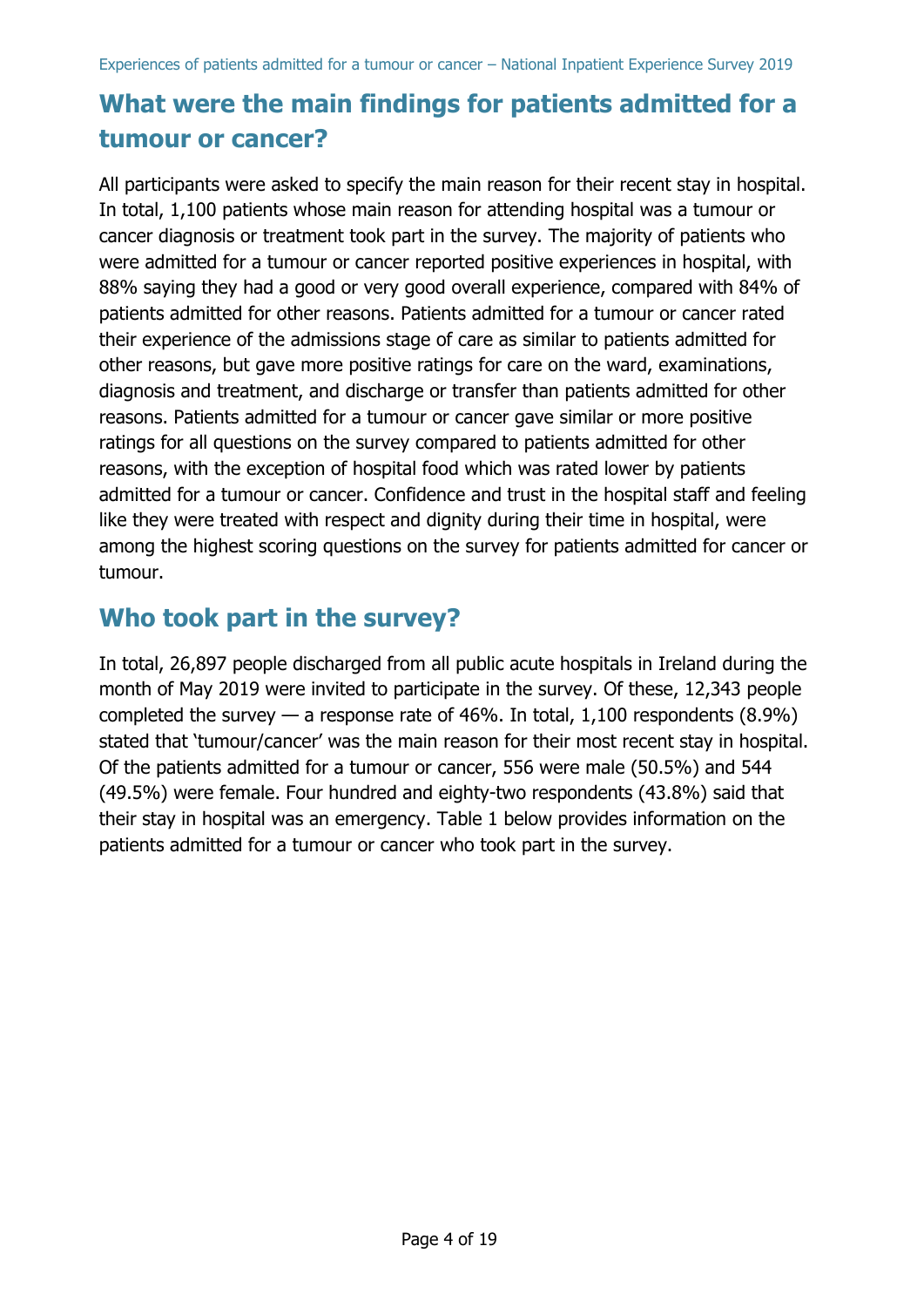**Table 1. Characteristics of patients admitted for a tumour or cancer who responded to the survey.**

| <b>Age category</b>    |     |               |
|------------------------|-----|---------------|
|                        | N   | $\frac{0}{0}$ |
| 16 to 35 years         | 36  | 3.3%          |
| 36 to 50 years         | 134 | 12.2%         |
| 51 to 65 years         | 392 | 35.6%         |
| 66 to 80 years         | 436 | 39.6%         |
| 81 years or older      | 102 | 9.3%          |
| <b>Sex</b>             |     |               |
| Male                   | 556 | 50.5%         |
| Female                 | 544 | 49.5%         |
| <b>Admission route</b> |     |               |
| Emergency              | 482 | 43.8%         |
| Non-emergency          | 618 | 56.2%         |

# <span id="page-4-0"></span>**Survey results for the stages of care along the patient journey**

The National Inpatient Experience Survey 2019 followed the patient journey through hospital from admission to discharge. The 2019 questionnaire is available to download from [www.yourexperience.ie.](https://yourexperience.ie/)

The survey questions were grouped into five stages along the patient journey:

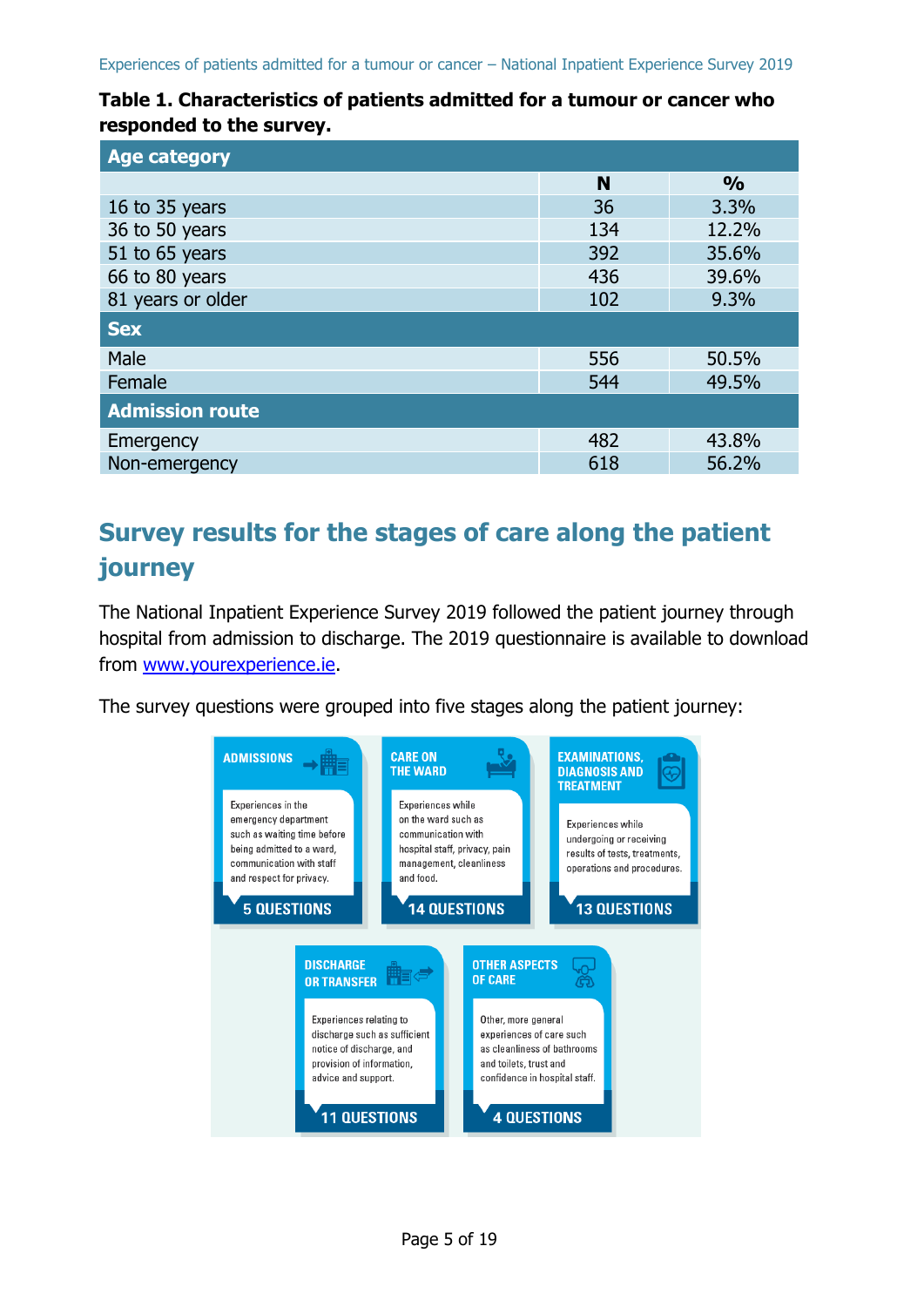## <span id="page-5-0"></span>**Interpreting the results for the stages of care**

Scores out of 10 are given for each question belonging to a stage of care or to a stage as whole. A score of 0 indicates a very negative experience and a score of 10 indicates a very positive experience.

Statistical tests were carried out to examine if there were significant differences in patient experience between patients admitted for a tumour or cancer and those admitted for all other reasons. Throughout this report, when patients admitted for a tumour or cancer scored significantly higher than patients admitted for other reasons, this is described as 'higher'. When patients admitted for a tumour or cancer scored significantly lower than patients admitted for other reasons, this is described as 'lower'. When there is no statistically significant difference between the scores, this is described as 'about the same'.

## <span id="page-5-1"></span>**Admissions**

Figure 1 compares the overall score for 'admissions' for patients admitted for a tumour or cancer with the score for patients admitted for other reasons. Figure 2 shows the scores of patients admitted for a tumour or cancer for questions on this stage of care. For each of the questions on admissions, patients admitted for a tumour or cancer rated their experience as about the same as patients admitted for other reasons.

#### **Figure 1. Comparison of the average score for 'admissions' for patients with a tumour or cancer and patients admitted for other reasons.**

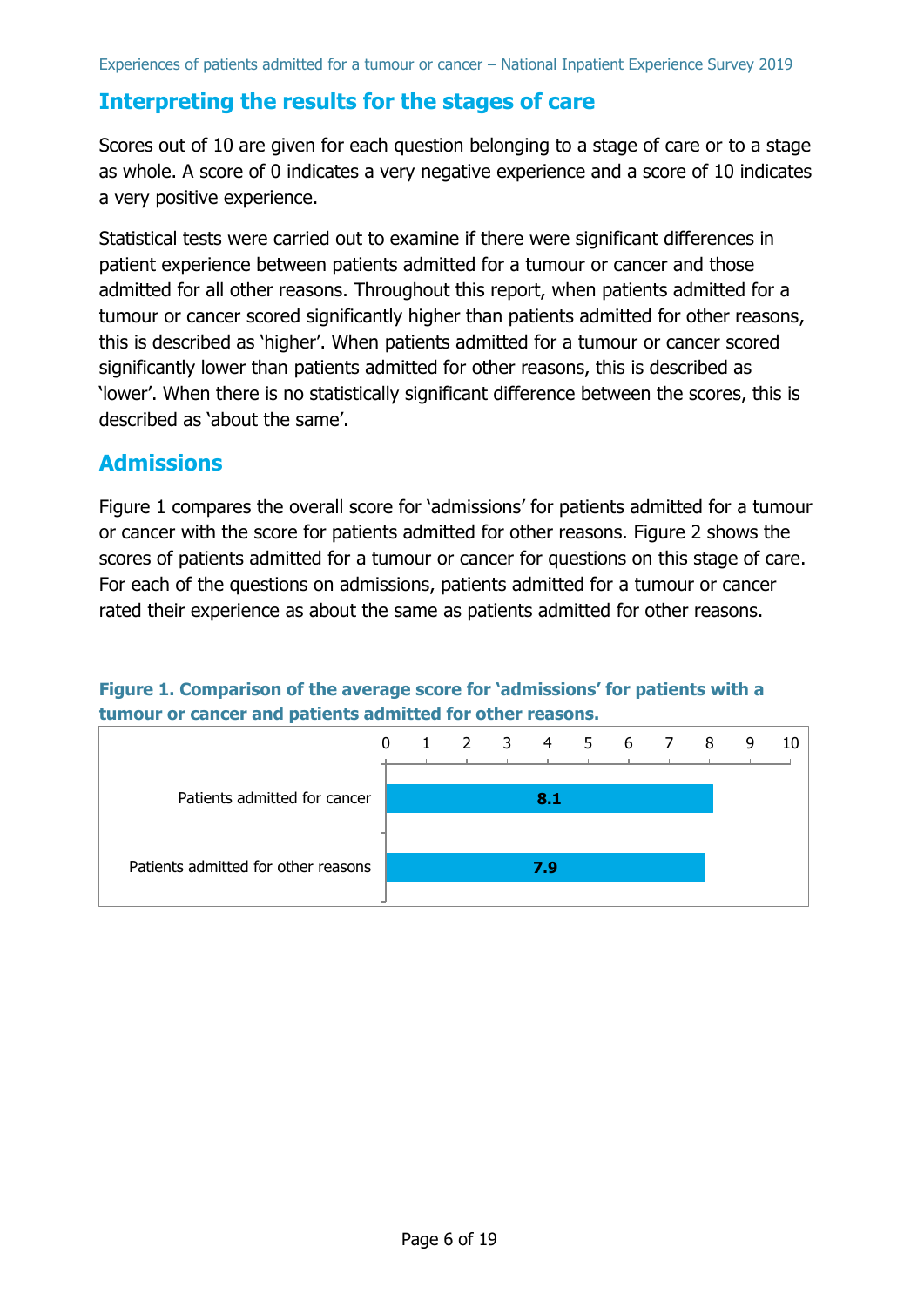#### **Figure 2. Scores for questions on 'admissions'.**



#### <span id="page-6-0"></span>**Emergency department waiting times**

 $\overline{a}$ 

The HSE sets targets for the performance of acute hospitals, including targets on waiting times in emergency departments.<sup>1</sup> These targets include that:

- 75% of people attending the emergency department are discharged or admitted to a ward within six hours of registration and none should wait for longer than nine hours.
- 95% of people attending the emergency department aged 75 years or older are discharged or admitted to a ward within six hours of registration and none should wait for longer than nine hours.

In total, 143 respondents (36.7%) who were admitted for a tumour or cancer said they were admitted to a ward within six hours of arriving at the emergency department, while 188 respondents (48.2%) reported waiting between six and 24 hours. Furthermore, 59 patients admitted for a tumour or cancer (15.1%) said that they waited 24 hours or more before being admitted to a ward, with 16 of these saying they waited more than 48 hours.

Figure 3 outlines the patient-reported waiting times for patients admitted for a tumour or cancer, compared with patients admitted for other reasons.

 $<sup>1</sup>$  The HSE measures emergency department waiting times differently to the survey, namely from the</sup> time a patient registers at the emergency department until they leave it. It is likely that there are some differences between survey findings and the official HSE figures. The HSE 2019 targets can be viewed at:<https://www.hse.ie/eng/services/publications/kpis/acute-hospitals-metadata-2019.pdf>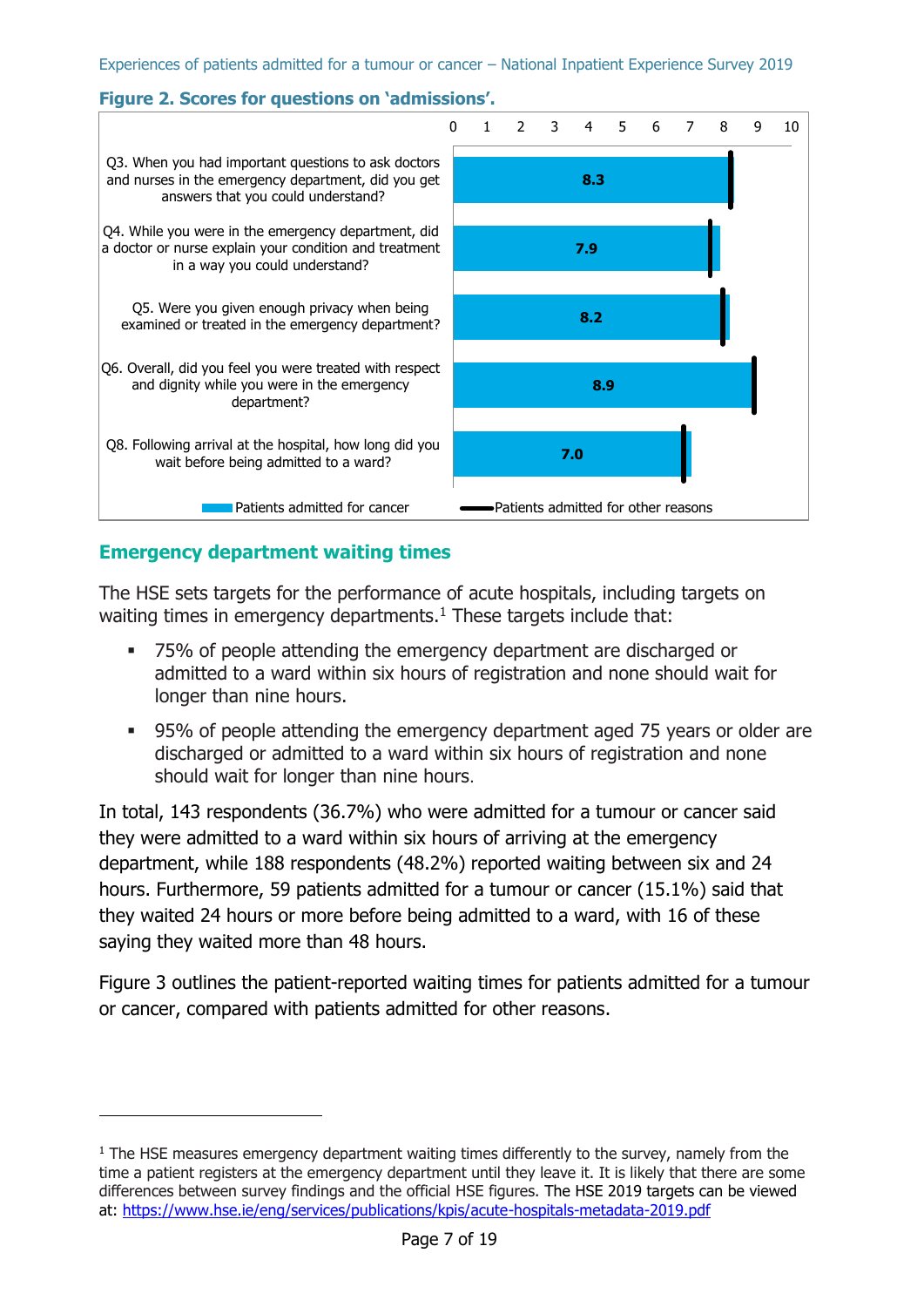Experiences of patients admitted for a tumour or cancer – National Inpatient Experience Survey 2019

|                                     | 0%                      |       |                           |  |                                |  |       | 10% 20% 30% 40% 50% 60% 70% 80% 90% 100% |
|-------------------------------------|-------------------------|-------|---------------------------|--|--------------------------------|--|-------|------------------------------------------|
| Patients admitted for cancer        |                         | 36.7% |                           |  | 48.2%                          |  | 15.1% |                                          |
| Patients admitted for other reasons |                         | 29.2% |                           |  | 56.3%                          |  | 14.4% |                                          |
|                                     | $\blacksquare$ <6 hours |       | $\blacksquare$ 6-24 hours |  | $\blacktriangleright$ 24 hours |  |       |                                          |

#### **Figure 3. Patient-reported emergency department waiting times.**

## <span id="page-7-0"></span>**Care on the ward**

Figure 4 compares the score for 'care on the ward' for patients admitted for a tumour or cancer with the score for patients admitted for other reasons. Figure 5 shows the scores for questions on this stage of care. For most of the questions on this stage of care, patients admitted for a tumour or cancer rated their experience as higher or about the same as patients admitted for other reasons. However, patients admitted for a tumour or cancer gave lower ratings on hospital food, with 12.5% (n=130) saying that they would rate the hospital food as 'poor' (Q15), compared with 8.4% of patients admitted for other reasons (n=886) who rated the hospital food as poor.

#### **Figure 4. Comparison of the average score for 'care on the ward' for patients with a tumour or cancer and patients admitted for other reasons.**

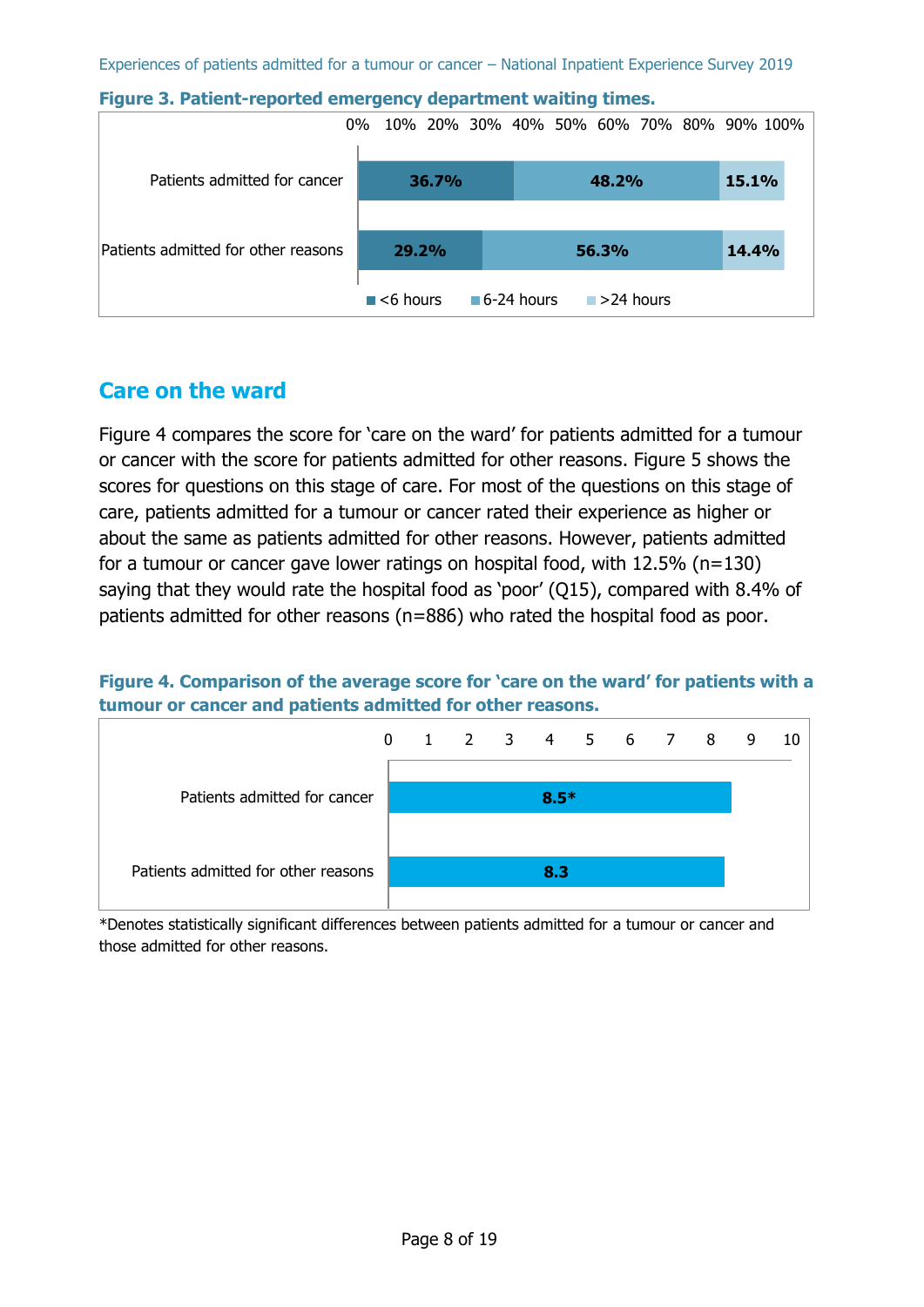Experiences of patients admitted for a tumour or cancer – National Inpatient Experience Survey 2019

#### **Figure 5. Scores for questions on 'care on the ward'.**

|                                                                                                             | 0 | 1 | 2 | 3      | 4                                   | 5.     | 6 | 7 | 8 | 9 | 10 |
|-------------------------------------------------------------------------------------------------------------|---|---|---|--------|-------------------------------------|--------|---|---|---|---|----|
| Q9. Were you given enough privacy while you were on<br>the ward?                                            |   |   |   |        | 8.7                                 |        |   |   |   |   |    |
| Q10. In your opinion, how clean was the hospital room<br>or ward that you were in?                          |   |   |   |        | 8.9                                 |        |   |   |   |   |    |
| Q12. When you needed help from staff getting to the<br>bathroom or toilet, did you get it in time?          |   |   |   |        | 8.7                                 |        |   |   |   |   |    |
| Q13. Did staff wear name badges?                                                                            |   |   |   |        | 8.9                                 |        |   |   |   |   |    |
| Q14. Did the staff treating and examining you<br>introduce themselves?                                      |   |   |   |        | $9.1*$                              |        |   |   |   |   |    |
| Q15. How would you rate the hospital food?                                                                  |   |   |   | $6.2*$ |                                     |        |   |   |   |   |    |
| Q16. Were you offered a choice of food?                                                                     |   |   |   |        | 8.8                                 |        |   |   |   |   |    |
| Q18. Were you offered a replacement meal at another<br>time?                                                |   |   |   |        | 6.9                                 |        |   |   |   |   |    |
| Q19. Did you get enough help from staff to eat your<br>meals?                                               |   |   |   |        | 7.9                                 |        |   |   |   |   |    |
| Q20. When you had important questions to ask a<br>doctor, did you get answers that you could<br>understand? |   |   |   |        | $8.7*$                              |        |   |   |   |   |    |
| Q22. When you had important questions to ask a<br>nurse, did you get answers that you could understand?     |   |   |   |        | 8.9                                 |        |   |   |   |   |    |
| Q23. If you ever needed to talk to a nurse, did you get<br>the opportunity to do so?                        |   |   |   |        | $8.8*$                              |        |   |   |   |   |    |
| Q28. Did you find someone on the hospital staff to talk<br>to about your worries and fears?                 |   |   |   |        | $7.4*$                              |        |   |   |   |   |    |
| Q32. Do you think the hospital staff did everything<br>they could to help control your pain?                |   |   |   |        |                                     | $9.2*$ |   |   |   |   |    |
| Patients admitted for cancer                                                                                |   |   |   |        | Patients admitted for other reasons |        |   |   |   |   |    |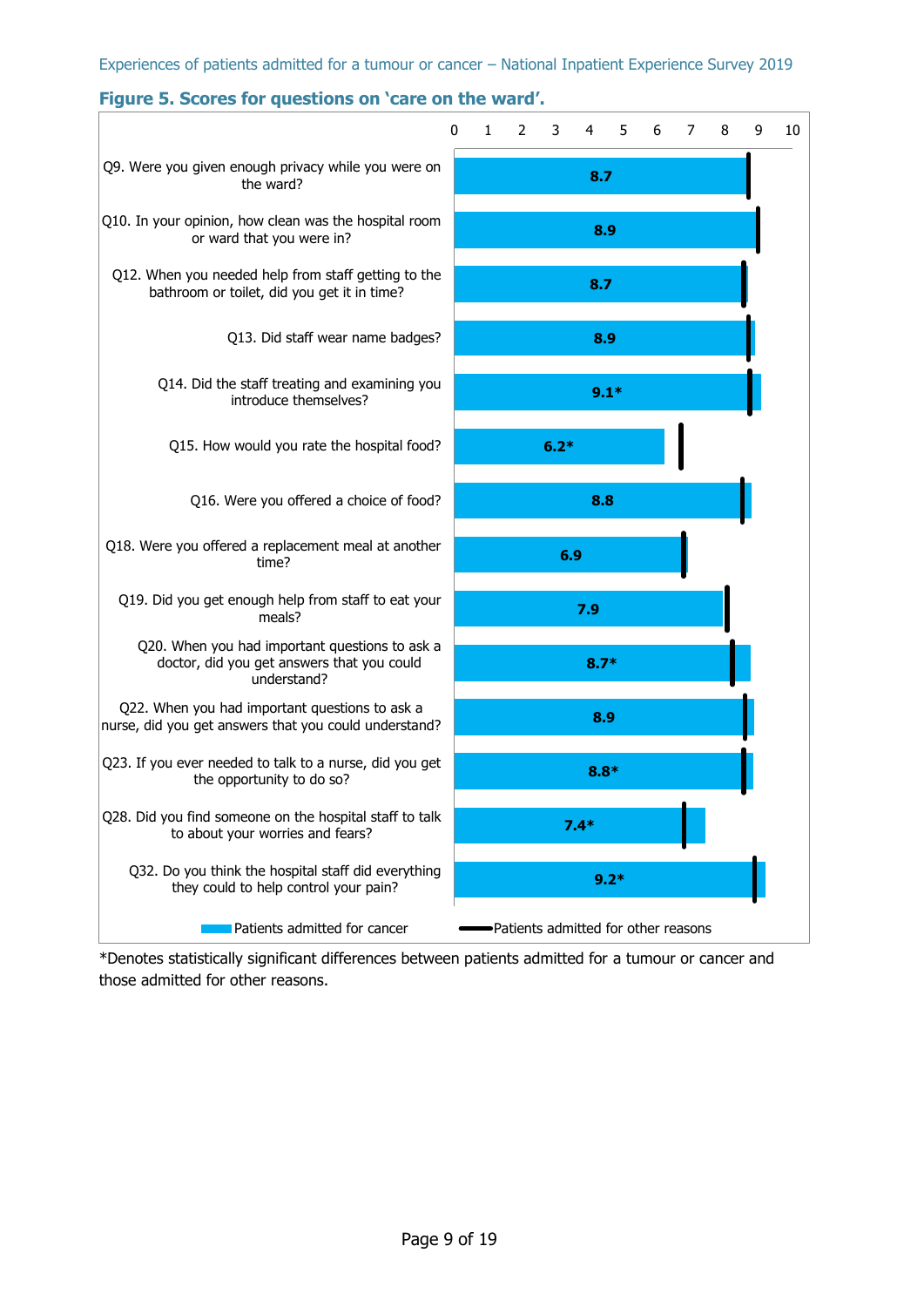### <span id="page-9-0"></span>**Examinations, diagnosis and treatment**

Figure 6 compares the overall score for 'examinations, diagnosis and treatment' for patients admitted for a tumour or cancer with the scores for patients admitted for other reasons. Figure 7 shows the scores for questions on this stage of care. For most of the questions on this stage of care, patients admitted for a tumour or cancer rated their experience as higher than patients admitted for other reasons.

#### **Figure 6. Comparison of the average score for 'examinations, diagnosis and treatment' for patients with a tumour or cancer and patients admitted for other reasons.**

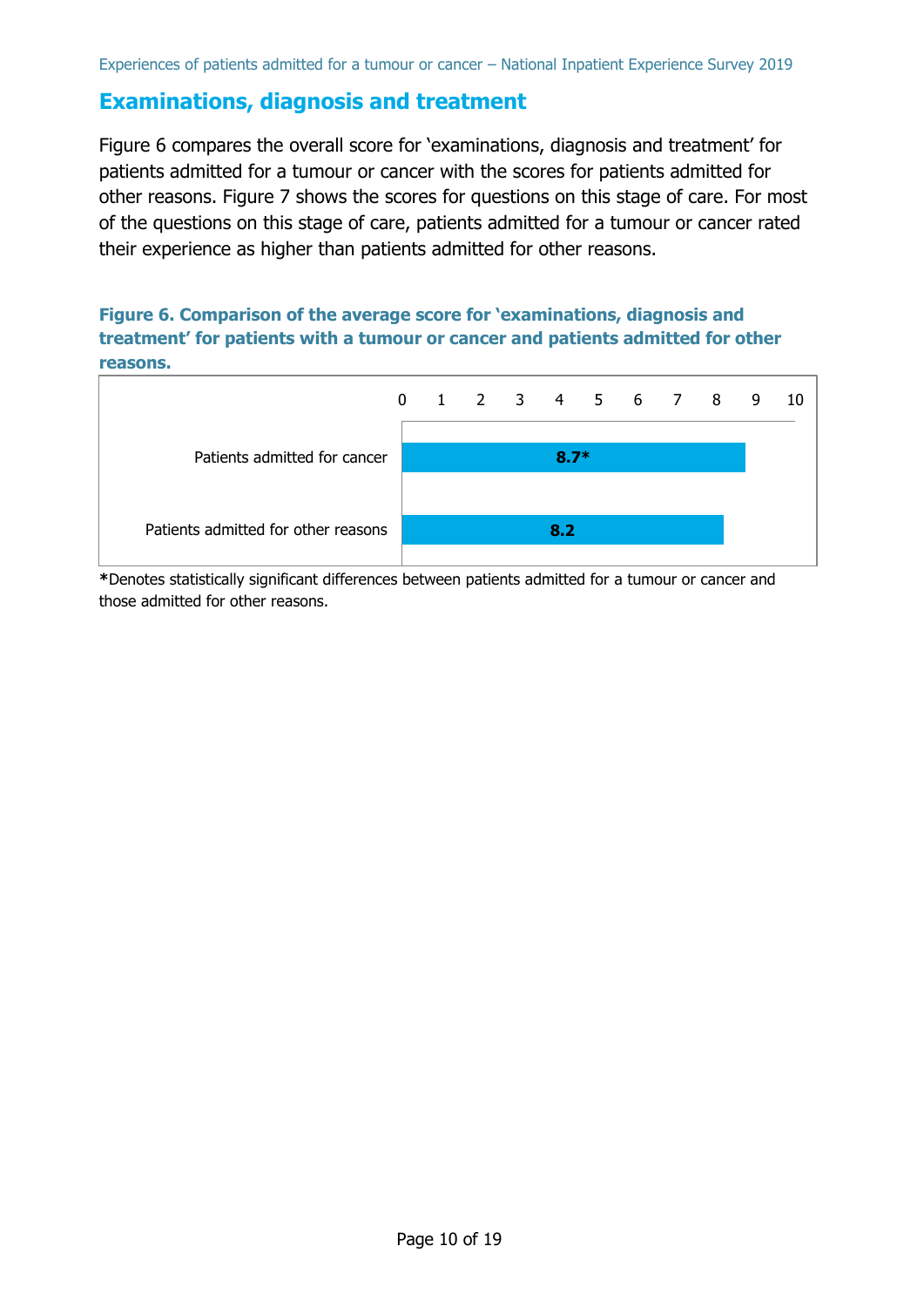Ė

#### **Figure 7. Scores for questions on 'examinations, diagnosis and treatment'.**

|                                                                                                                                                   | 0 | 1 | $\mathcal{L}$ | 3 | 4                                   | 5      | 6 | 7 | 8 | 9 | 10 |
|---------------------------------------------------------------------------------------------------------------------------------------------------|---|---|---------------|---|-------------------------------------|--------|---|---|---|---|----|
| Q21. Did you feel you had enough time to discuss your<br>care and treatment with a doctor?                                                        |   |   |               |   | $8.2*$                              |        |   |   |   |   |    |
| Q24. Were you involved as much as you wanted to be<br>in decisions about your care and treatment?                                                 |   |   |               |   | $8.4*$                              |        |   |   |   |   |    |
| Q.25 How much information about your condition or<br>treatment was given to you?                                                                  |   |   |               |   | $8.7*$                              |        |   |   |   |   |    |
| Q26. Was your diagnosis explained to you in a way<br>that you could understand?                                                                   |   |   |               |   | $8.8*$                              |        |   |   |   |   |    |
| Q30. Were you given enough privacy when discussing<br>your condition or treatment?                                                                |   |   |               |   | 8.5                                 |        |   |   |   |   |    |
| Q31. Were you given enough privacy when being<br>examined or treated?                                                                             |   |   |               |   |                                     | 9.3    |   |   |   |   |    |
| Q33. Did a doctor or nurse explain the results of the<br>tests in a way that you could understand?                                                |   |   |               |   | $8.6*$                              |        |   |   |   |   |    |
| Q34. Before you received any treatments did a<br>member of staff explain what would happen?                                                       |   |   |               |   |                                     | $9.2*$ |   |   |   |   |    |
| Q35. Before you received any treatments did a<br>member of staff explain any risks and or benefits in a<br>way you could understand?              |   |   |               |   | $8.9*$                              |        |   |   |   |   |    |
| Q36. Beforehand, did a member of staff explain the<br>risks and benefits of the operation or procedure in a<br>way you could understand?          |   |   |               |   |                                     | $9.2*$ |   |   |   |   |    |
| Q37. Beforehand, did a member of staff answer your<br>questions about the operation or procedure in a way<br>you could understand?                |   |   |               |   |                                     | 9.2*   |   |   |   |   |    |
| Q38. Beforehand, were you told how you could expect<br>to feel after you had the operation or procedure?                                          |   |   |               |   | $8.2*$                              |        |   |   |   |   |    |
| Q39. After the operation or procedure, did a member<br>of staff explain how the operation or procedure had<br>gone in a way you could understand? |   |   |               |   | $8.6*$                              |        |   |   |   |   |    |
| Patients admitted for cancer                                                                                                                      |   |   |               |   | Patients admitted for other reasons |        |   |   |   |   |    |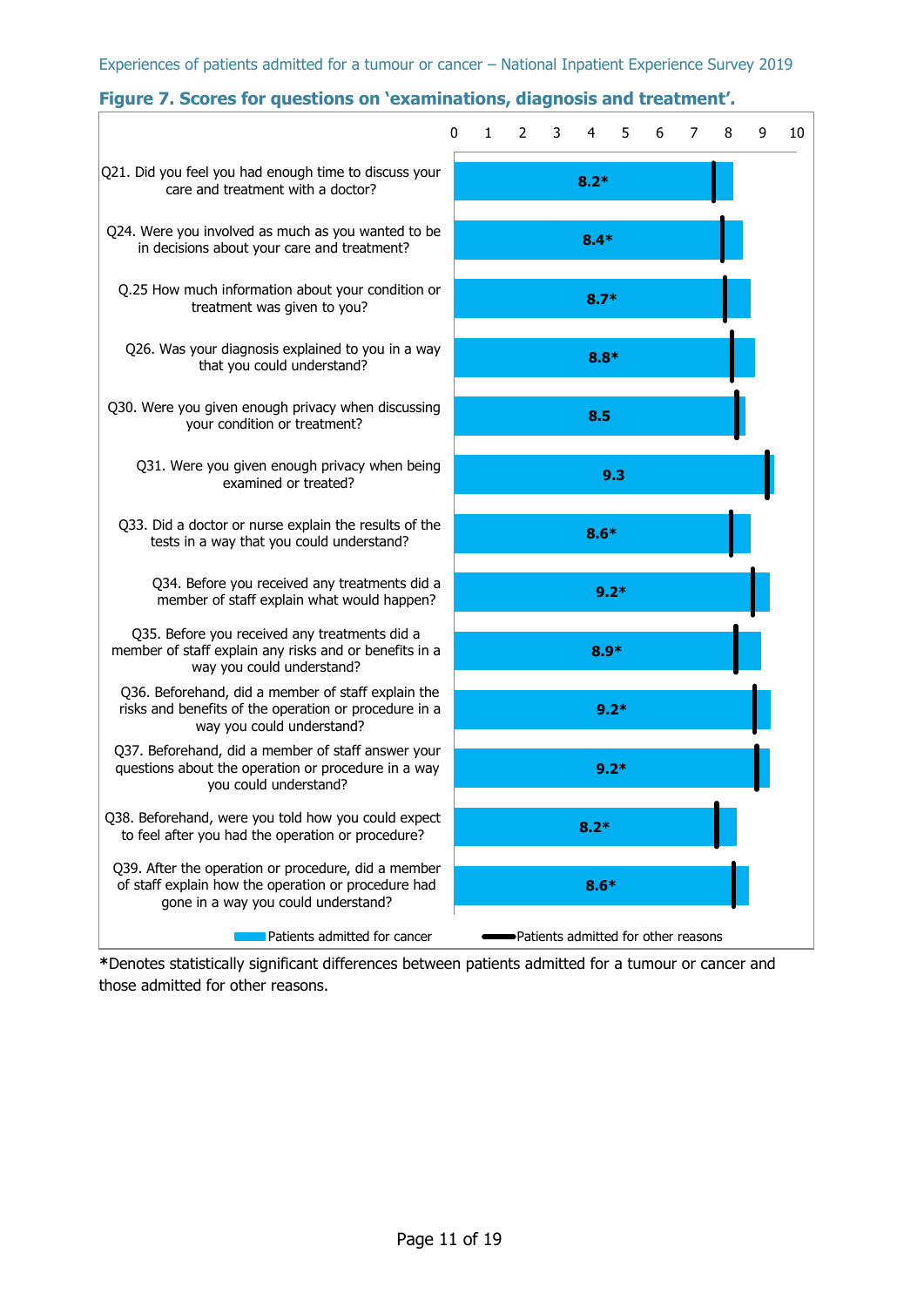## <span id="page-11-0"></span>**Discharge or transfer**

Figure 8 compares the overall score for 'discharge or transfer' for patients admitted for a tumour or cancer with the scores for patients admitted for other reasons. Figure 9 shows the scores for questions on this stage of care. Across all of the questions on this stage of care, patients admitted for a tumour or cancer rated their experience as higher than patients admitted for other reasons.

#### **Figure 8. Comparison of the average score for 'discharge or transfer' for patients with a tumour or cancer and patients admitted for other reasons.**

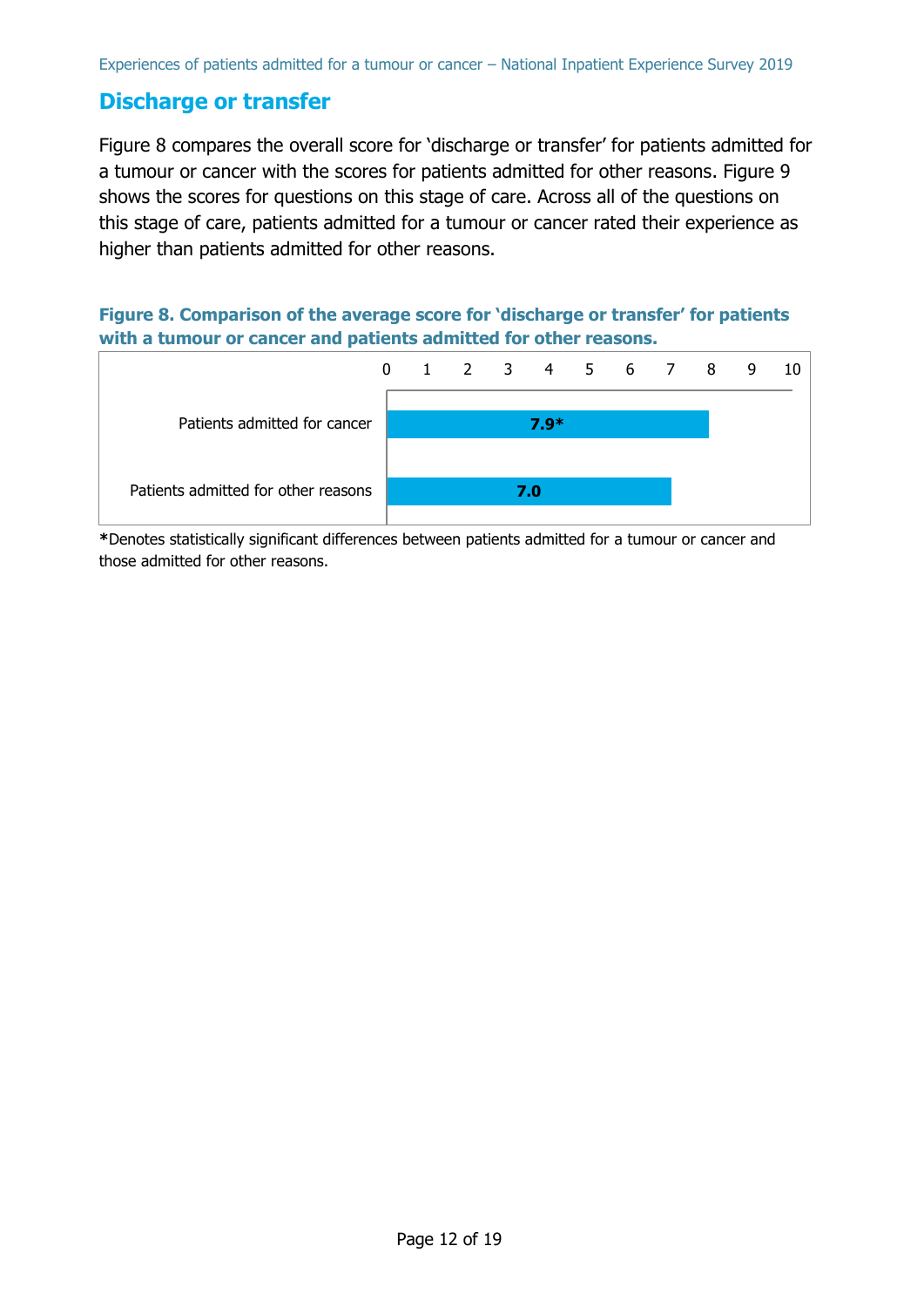## **Figure 9. Scores for questions on 'discharge or transfer'.**

|                                                                                                                                                       | 0 | 1 | 2 | 3      | 4      | 5 | 6 | 7 | 8 | 9 | 10 |
|-------------------------------------------------------------------------------------------------------------------------------------------------------|---|---|---|--------|--------|---|---|---|---|---|----|
| Q40. Did you feel you were involved in decisions about<br>your discharge from hospital?                                                               |   |   |   |        | $8.1*$ |   |   |   |   |   |    |
| Q41. Were you or someone close to you given enough<br>notice about your discharge?                                                                    |   |   |   |        | $8.5*$ |   |   |   |   |   |    |
| Q42. Before you left hospital, did the healthcare staff<br>spend enough time explaining about your health and<br>care after you arrived home?         |   |   |   |        | $8.2*$ |   |   |   |   |   |    |
| Q43. Before you left hospital, were you given any<br>written or printed information about what you should<br>or should not do after leaving hospital? |   |   |   |        | $7.2*$ |   |   |   |   |   |    |
| Q44. Did a member of staff explain the purpose of the<br>medicines you were to take at home in a way you<br>could understand?                         |   |   |   |        | $8.6*$ |   |   |   |   |   |    |
| Q45. Did a member of staff tell you about medication<br>side effects to watch for when you went home?                                                 |   |   |   | $6.9*$ |        |   |   |   |   |   |    |
| Q46. Did a member of staff tell you about any danger<br>signals you should watch for after you went home?                                             |   |   |   |        | $7.1*$ |   |   |   |   |   |    |
| Q47. Did hospital staff take your family or home<br>situation into account when planning your discharge?                                              |   |   |   |        | $7.8*$ |   |   |   |   |   |    |
| Q48. Did the doctors or nurses give your family or<br>someone close to you all the information they needed<br>to help care for you?                   |   |   |   |        | $7.3*$ |   |   |   |   |   |    |
| Q49. Did hospital staff tell you who to contact if you<br>were worried about your condition or treatment after<br>you left hospital?                  |   |   |   |        | $8.8*$ |   |   |   |   |   |    |
| Q50. Do you feel that you received enough<br>information from the hospital on how to manage your<br>condition after your discharge?                   |   |   |   |        | $8.0*$ |   |   |   |   |   |    |
| <b>Patients admitted for cancer seems Patients admitted for other reasons</b>                                                                         |   |   |   |        |        |   |   |   |   |   |    |
| $*$ Denates statistically significant differences between patients admitted for a tumour or sanser and                                                |   |   |   |        |        |   |   |   |   |   |    |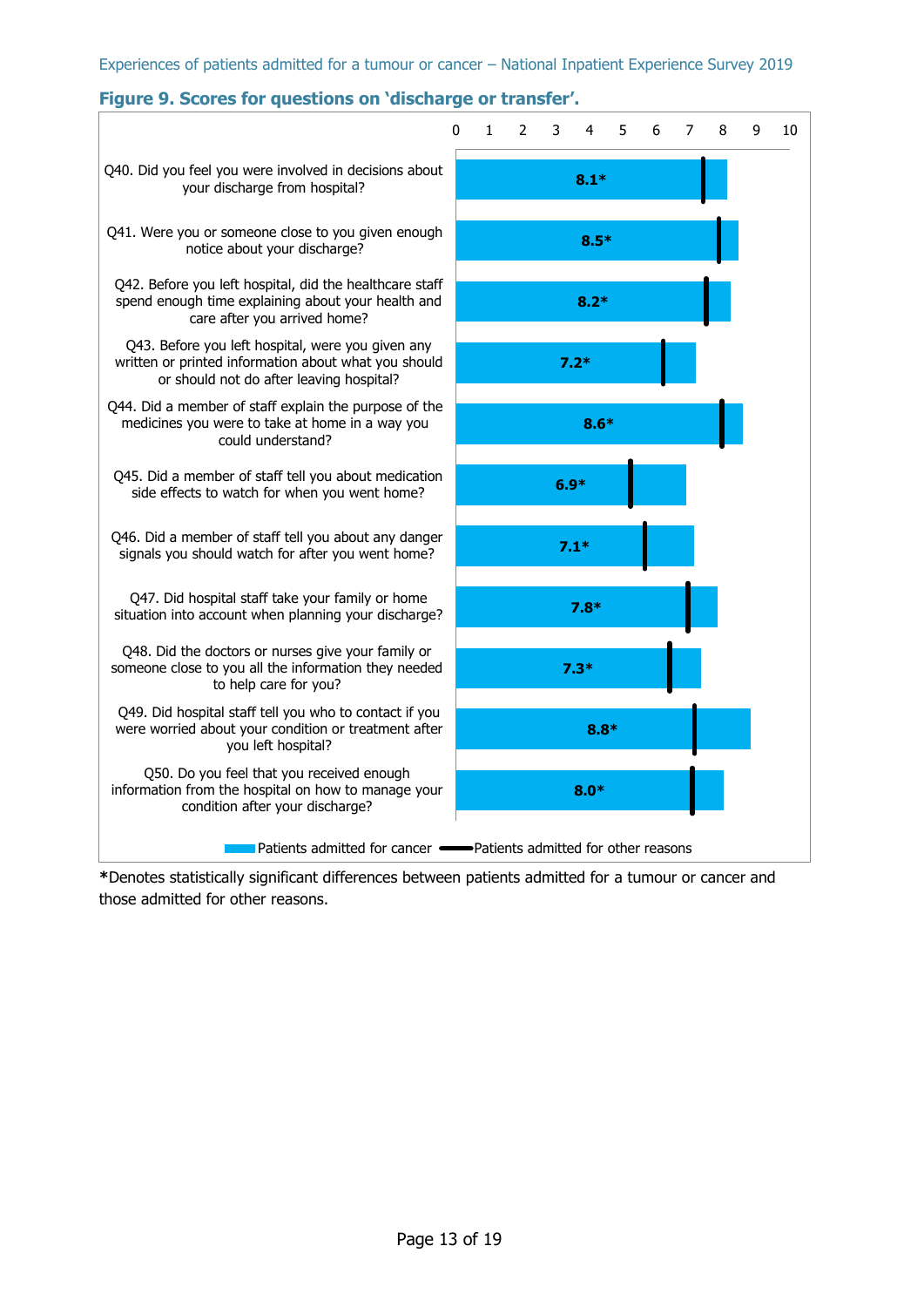## <span id="page-13-0"></span>**Other aspects of care**

Figure 10 shows the scores for questions on this stage of care for patients admitted for a tumour or cancer.



#### **Figure 10. Scores for 'other aspects of care'.**

\*Denotes statistically significant differences between patients admitted for a tumour or cancer and those admitted for other reasons.

# <span id="page-13-1"></span>**Overall experience**

Respondents were asked to rate their overall hospital experience on a scale from 0 to 10, with 10 being the most positive experience, and 0 the most negative experience. Of the patients admitted for a tumour or cancer, 61% rated their care as very good, compared with 55% of patients admitted for other reasons.

Figure 11 compares the average overall rating of hospital experience of patients admitted for a tumour or cancer with the rating of patients admitted for other reasons.

#### **Figure 11. Overall rating of hospital experience.**

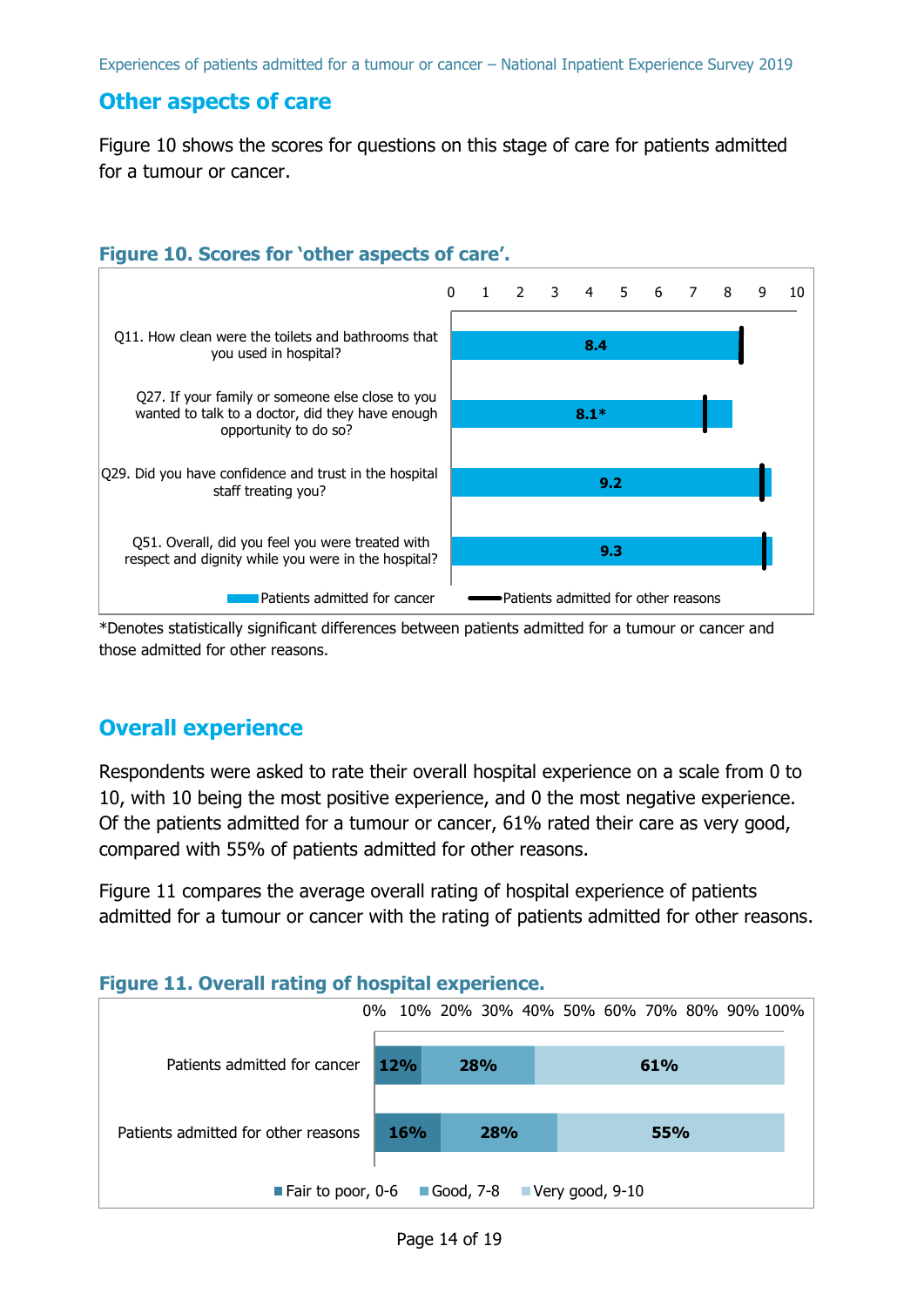## <span id="page-14-0"></span>**In their own words: analysis of patients' comments**

The last three questions (questions 59-61) of the survey asked patients to provide additional information, in their own words, on their experiences in hospital. These free-text questions allowed people to give a more in-depth description of specific aspects of their care. It also allowed them to talk about various things (positive or negative) that were not captured by the structured questions. In total, 1,913 comments were received from patients admitted for a tumour or cancer in response to the free-text questions in the 2019 survey.

Figure 12 shows the breakdown of comments by theme for each of the three openended questions. Question 59 asked participants what was particularly good about their hospital care, Question 60 asked participants what could be improved, and Question 61 asked participants for any other comments or suggestions. For Question 59, most of the comments related to the 'Hospital staff' and 'General and other comments' themes. For Question 60, most comments related to the themes of 'Hospital staff' and 'Physical environment'. Responses to Question 61 covered various themes. A selection of relevant comments from these themes is provided in Table 2.



## **Figure 13. Participant comments by theme.**

Page 15 of 19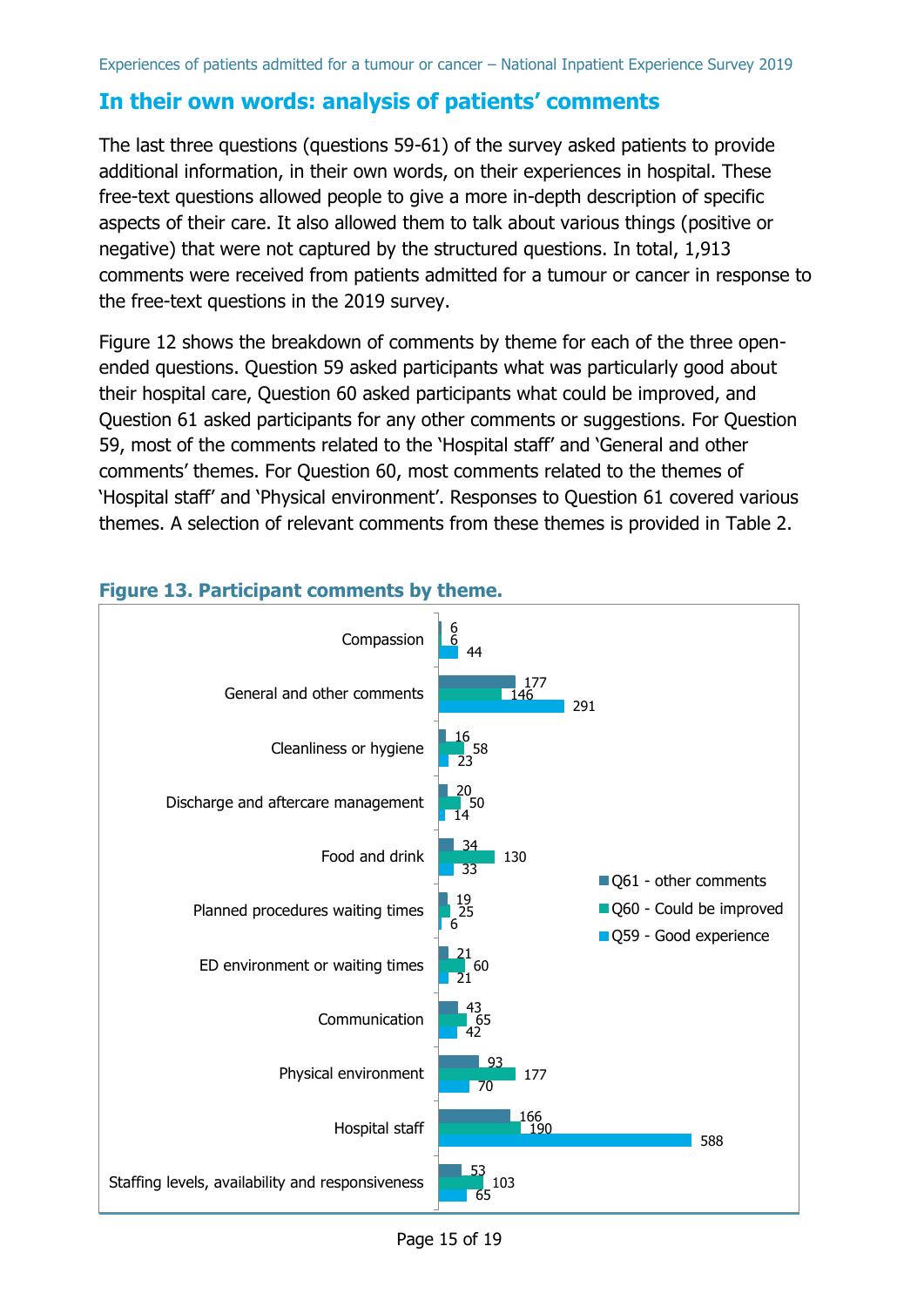#### **Table 2. Example comments.**

#### **Positive comments**

"I felt very informed going into surgery. I was given detailed information after surgery, as to how the operation went. Majority of staff were kind and attentive. Hospital was very clean."

"I was treated with great respect and dignity, excellent staff… I was given such a high standard of care by all I came into contact with, i.e. surgeon, anaesthetist, nurses, physiotherapist, dietician, carers, all grades of staff, catering staff, night nurses, day nurses. What an exceptional team of staff… I loved their professionalism and sense of humour, reassurance and wonderful support shown to me. Thanks all."

"All the staff were so kind and caring and had time for everyone despite working long shifts. I was treated with such kindness and care and I am so grateful to everyone who aided in my speedy recovery. Everyone from doctors, nurses, kitchen staff etc. were always smiling and had a kind word for everyone. Couldn't praise them enough!"

#### **Suggestions for improvement**

"Unacceptable proportion of equipment out of order through lack of maintenance. Washbasins in toilets unusable because taps need new washers. High proportion of air-conditioning units not working and needing servicing."

"Amount of time with a physiotherapist could have been greater. Needed to practice exercises in the presence of the physio."

"Doctors, oncologists etc. need more skills on giving bad news. They need to realise the patient/family are not robots. They need to be more caring/understanding. They need to explain results more in a manner that is not so cold."

#### **Other comments**

"Keep emergency exit routes clear and free of obstructions. Corridors are not equipment stores!"

"My recovery room experience post op was excellent from staff, care and environmental experiences. Thank you."

"Create a way where Oncology patients can always be admitted through Oncology. I have spoken to many patients who feel as I do, you go into A&E and you get a dose sitting in waiting room. Takes forever for a doctor from Oncology team to get down to see you. I would much prefer to be admitted through Oncology."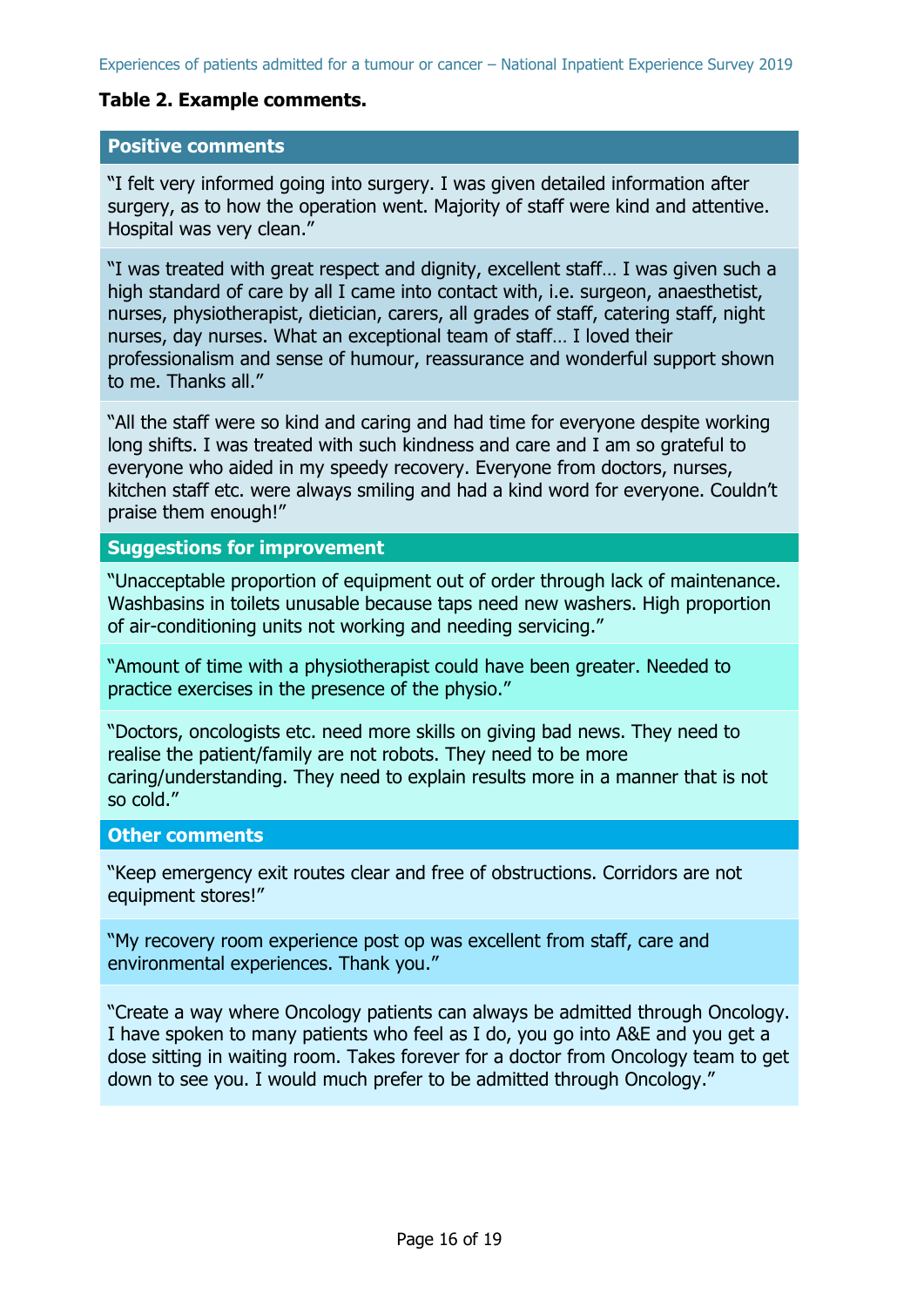# <span id="page-16-0"></span>**Conclusion**

# <span id="page-16-1"></span>**What were the experiences of patients admitted for a tumour or cancer in May 2019?**

Most patients who were admitted for a tumour or cancer said that they had positive overall experiences — with 88% of patients admitted for a tumour or cancer said they had a good or very good experience, compared with 84% of patients admitted for other reasons.

Patients admitted for a tumour or cancer provided higher scores for care on the ward, examinations, diagnosis and treatment, and discharge or transfer than patients admitted for other reasons. Patients admitted for a tumour or cancer gave particularly high ratings for examinations, diagnosis and treatment, with most of the questions on this stage of care receiving higher scores from patients admitted for a tumour or cancer than from patients admitted for other reasons. Overall, among patients admitted for a tumour or cancer, confidence and trust in the hospital staff, as well as feeling like they were treated with respect and dignity during their time in hospital, were among the highest scored questions on the survey. However, patients admitted for a tumour or cancer gave lower ratings for hospital food than patients admitted for other reasons.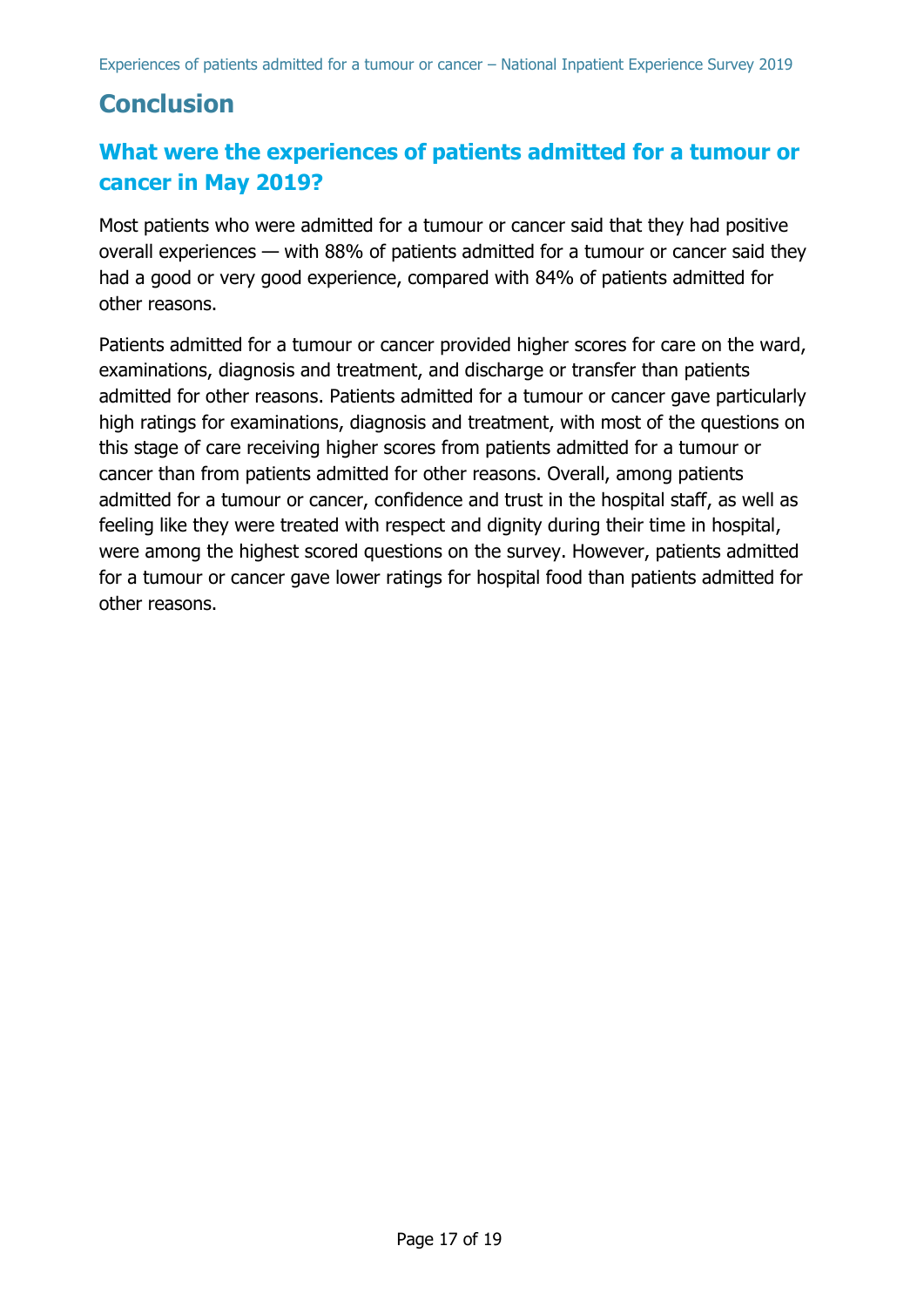# <span id="page-17-0"></span>**Appendix 1: Calculating differences between groups**

# <span id="page-17-1"></span>**How do we calculate differences between patient groups?**

Statistical tests were carried out to examine if there were significant differences between scores of patients admitted for a tumour or cancer and scores of patients admitted for other reasons for each question. A t-test with a significance level of 0.001 was used to compare question scores. A statistically significant difference means it is unlikely that results were obtained by chance alone if there was no real difference between the groups. Therefore, when a score is significantly 'higher than' or 'lower than', this is unlikely to have occurred by chance. It should be noted that these results are unadjusted, meaning that there are other, unmeasured factors that could affect patients' experiences apart from their reason for admission.